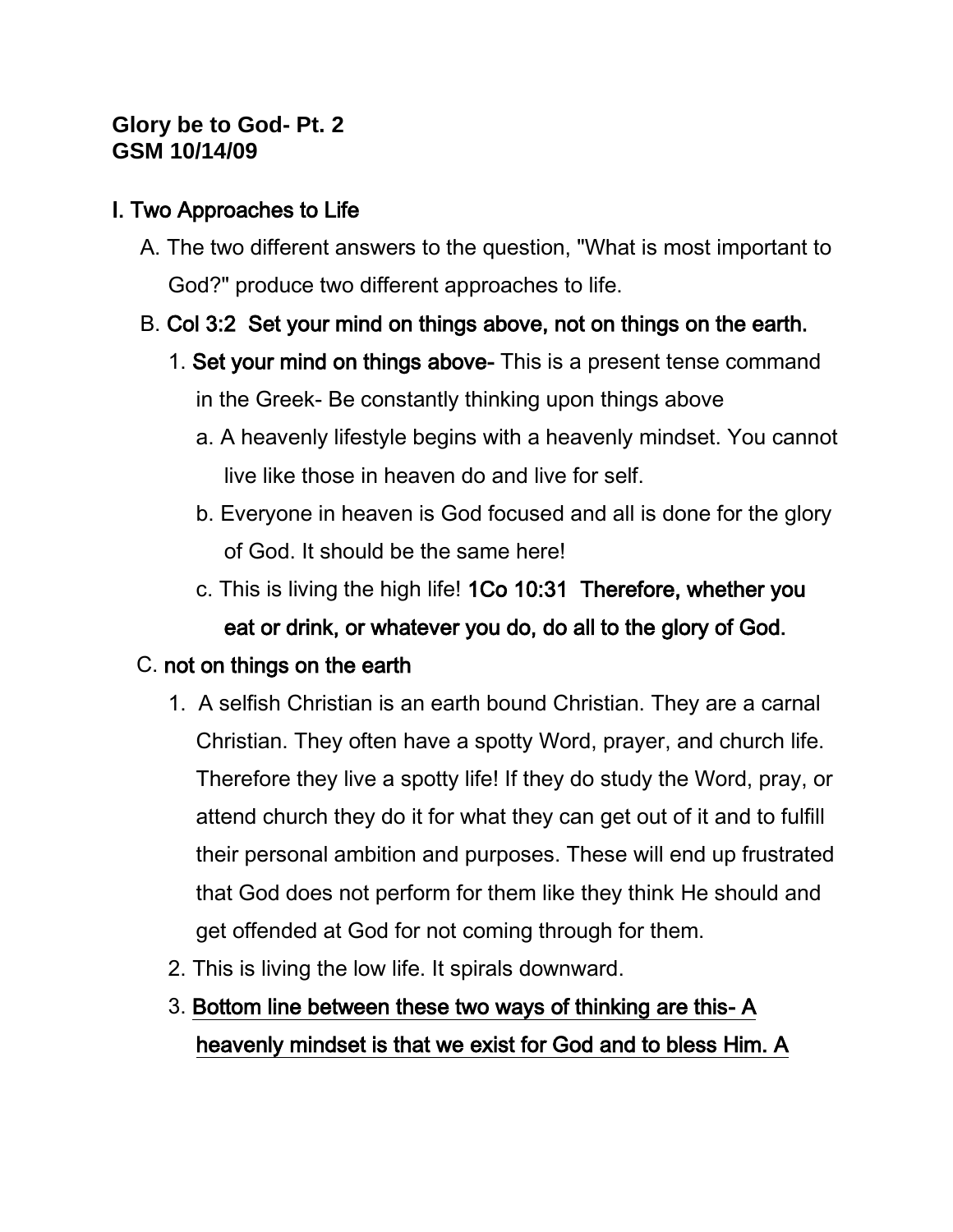#### earthly mindset is that God exists for us and to bless us. Our

whole lives will be impacted by which mindset we hold!

- E. When it comes to the Christian life it is not so important what we do, but why we do what we do. It is possible to do good things and do them from the paradigm of self. Study of Word, prayer, giving, church attendance, and ministry is done for selfish purposes and for what it will benefit us. However, we can do the same things from the paradigm of glorifying God.
- F. So many Christians are doing the right things but are not seeing fruit, blessing, and power because they are doing them from the center of self. Instead of realizing that their paradigm is off, they will seek more right things to do that will get things turned around. It is a futile and vicious cycle that ends up nowhere. An individual and even a church can have this happen to them. Eventually a Christian with this paradigm will get frustrated with God because He did not come through for them as they thought he should have or promised.
- G. When a Christian operates from the paradigm of glorifying God it releases fruit bearing, blessing, and power from heaven in order to bring God glory.
- H. We must allow the Spirit of God to reveal to us our motives. A pure motive is one of the rarest things in the world. We can preach, teach, minister, and have the finest programs but if our paradigm is off we will be ineffective in the kingdom.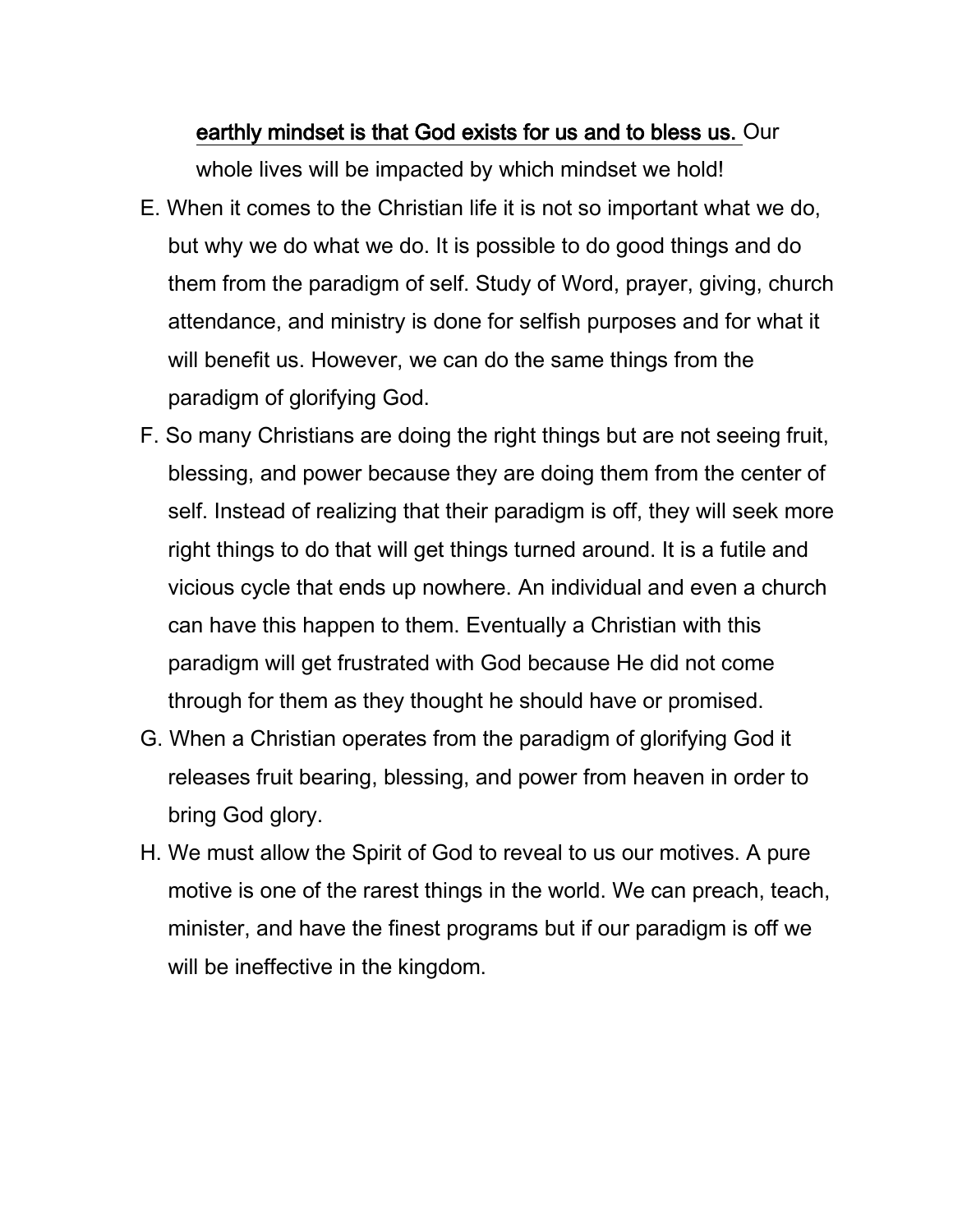### II. Like-minded with Jesus

A. Php 2:19 I hope in the Lord Jesus to send Timothy to you soon, so that I too may be cheered by news of you.

Php 2:20 For I have no one like him, who will be genuinely concerned for your welfare.

Php 2:21 For they all seek their own interests, not those of Jesus Christ.

## B. send Timothy- Gr. Timotheos- One who honors God

1. Timothy had the character of his name. He honored God, not himself

2. Timothy had a servant's heart- He loved God and wanted to serve where God wanted him to

3. Timothy had helped Paul establish the Philippian church 4. He was unlike young Mark who was about the same age who went with Paul on his first missionary journey. Mark was looking out for himself and abandoned Paul when they needed him. However, Timothy stuck by Paul even when it was dangerous and hard going. Timothy stuck by Paul unto the end and stayed faithful to his post after he died.

5. Paul was sending Timothy as a servant to minister to them

C. I also- Paul was concerned with their state, but who is the also referring to? It is Timothy! Timothy generally cared about this church and how they were doing. He had a genuine interest and care for them. This came from the love of Christ in His heart and His fellowship with Christ- the same place Paul got his from.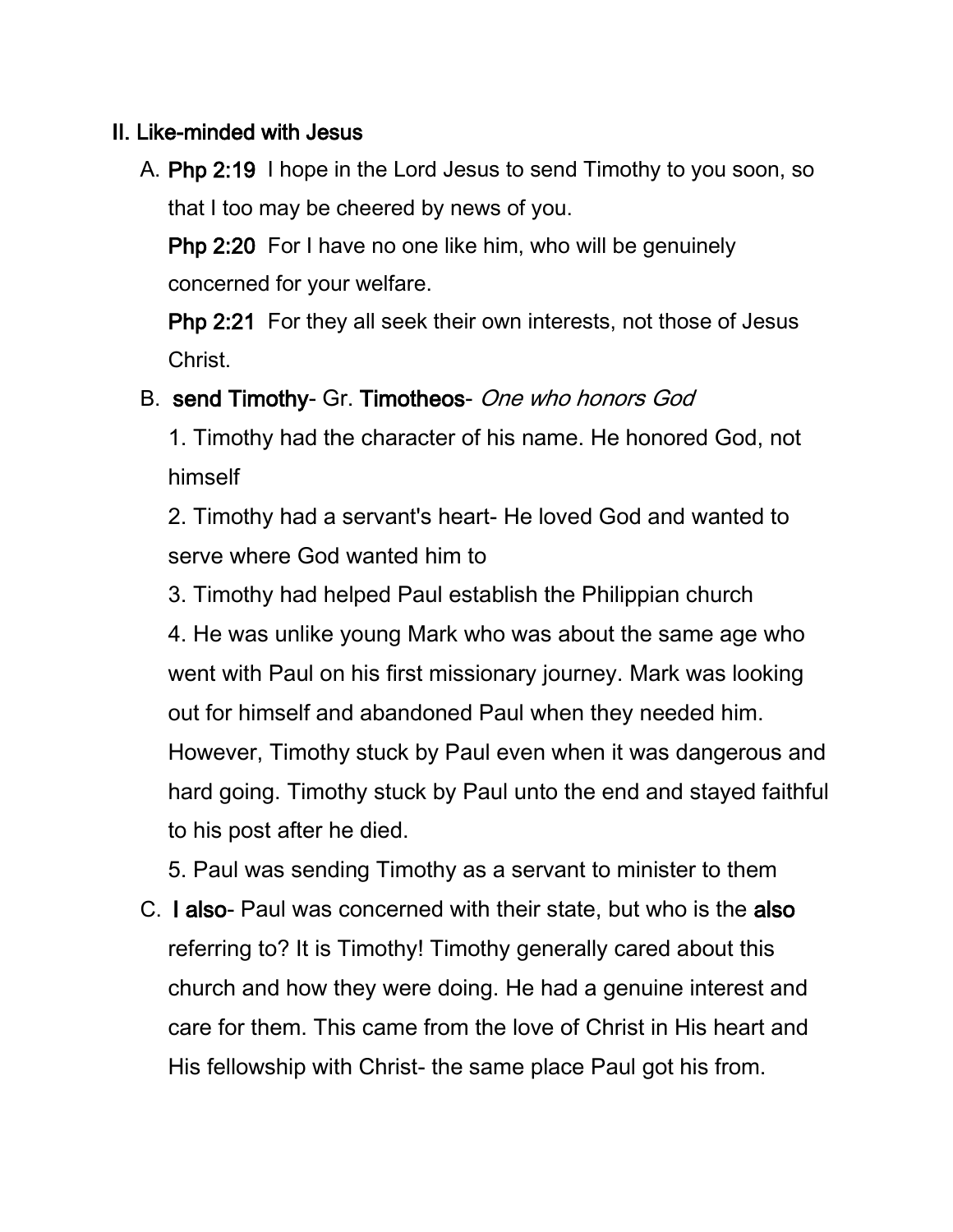- D. For I have no man- Paul did not even have one other person on his ministry staff like Timothy. He was the only one. This is sad.
- E. Like minded- Gr. isopsuchos- of equal soul- we need to team up with those who are of equal soul –those who have the same way of thinking and the desire to glorify God and the determination to pursue it at all costs.
- F. For all- every single person except Timothy seek- Gr. zeteo- are seeking or looking out for their own things and not the things of Jesus Christ

1. All of those around Paul were in the ministry for what it would do for them or what it could get them to some degree.

2. Paul was one of the biggest names in the ministry. Many young ministers wanted to be on his team and be seen with him. They wanted to be mentored by him. They wanted the kind of recognition Paul received.

3. Things have not changed. If that was the way it was back then, it is the same today. People have not changed from the days of Paul. In his day most were in the ministry more for self than to glorify God. Many of those in the ministry today are in it for themselves instead of to honor and glorify God.

4. It is vital to understand grace and your identity in Christ before you enter the ministry or you will use the ministry and people to meet your own emotional needs for value, worth, and importance. This will hinder the flow of the Spirit of Christ through you. Many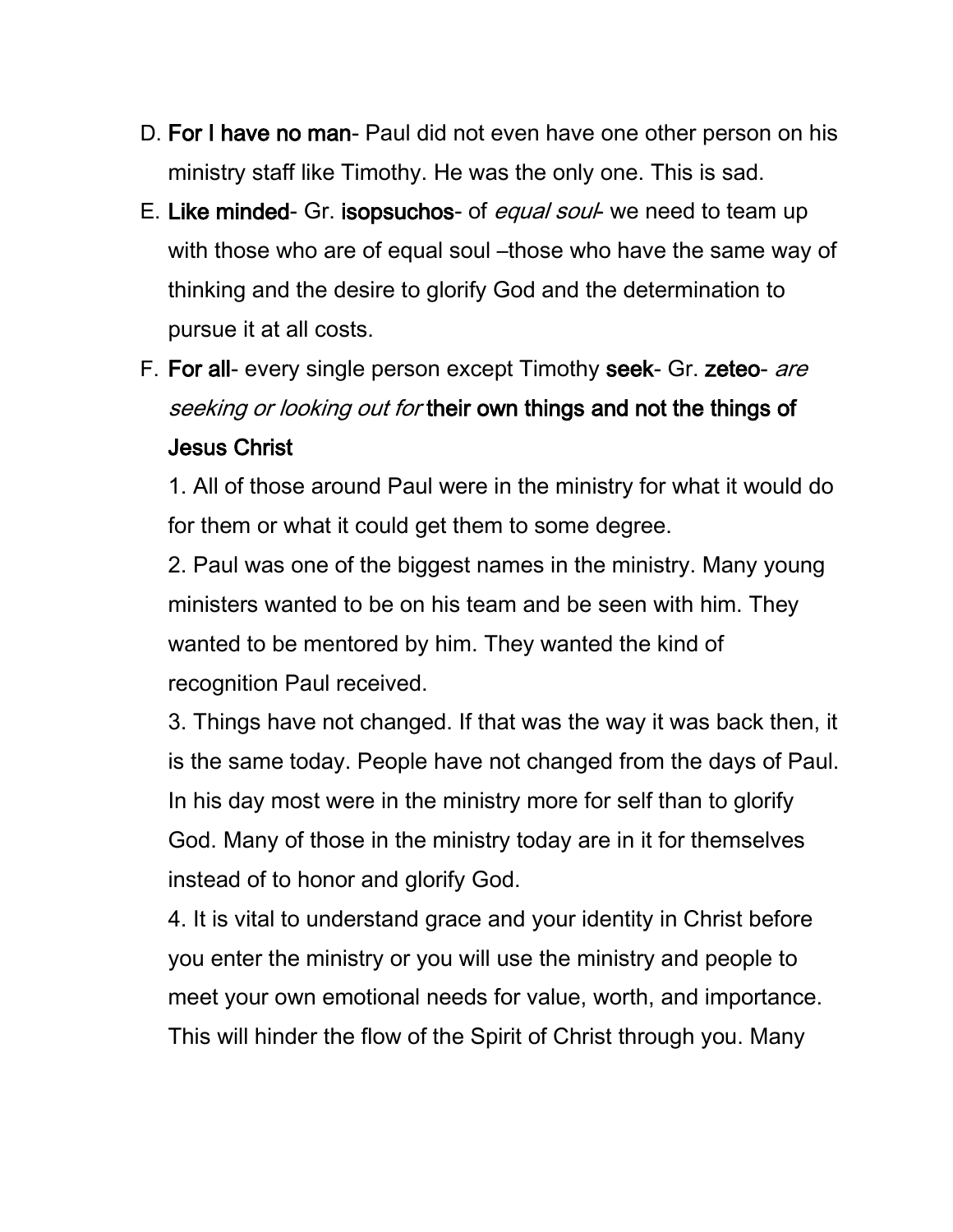really want a growing ministry for their own desire for recognition and honor instead of their love for people and to glorify God.

- G. Timothy was like-minded with Paul, but Paul was like-minded with Jesus
	- 1. His mission was to glorify God-(Joh 6:38) For I have come down from heaven, not to do My own Timothy will, but the will of Him who sent Me.
	- 2. His miracles were for God's glory-(Joh 12:28) Father, glorify Your name." Then a voice came from heaven, saying, "I have both glorified *it* and will glorify *it* again."
	- 3. Jesus death upon the cross was first and foremost to glorify God- (Joh 21:19) This He spoke, signifying by what death he would glorify God. And when He had spoken this, He said to him, "Follow me."
- H. Peter became like-minded with Jesus
	- 1. Peter started out very self centered and self ambitious. He was strong, gifted, and a born leader. However, His paradigm was off.
		- a. Luk 5:4 When He had stopped speaking, He said to Simon, "Launch out into the deep and let down your nets for a catch." Luk 5:5 But Simon answered and said to Him, "Master, we have toiled all night and caught nothing; nevertheless at Your word I will let down the net."

Luk 5:6 And when they had done this, they caught a great number of fish, and their net was breaking.

b. This net symbolized Peter. Peter was not yet ready for the master's use. He was filled with self.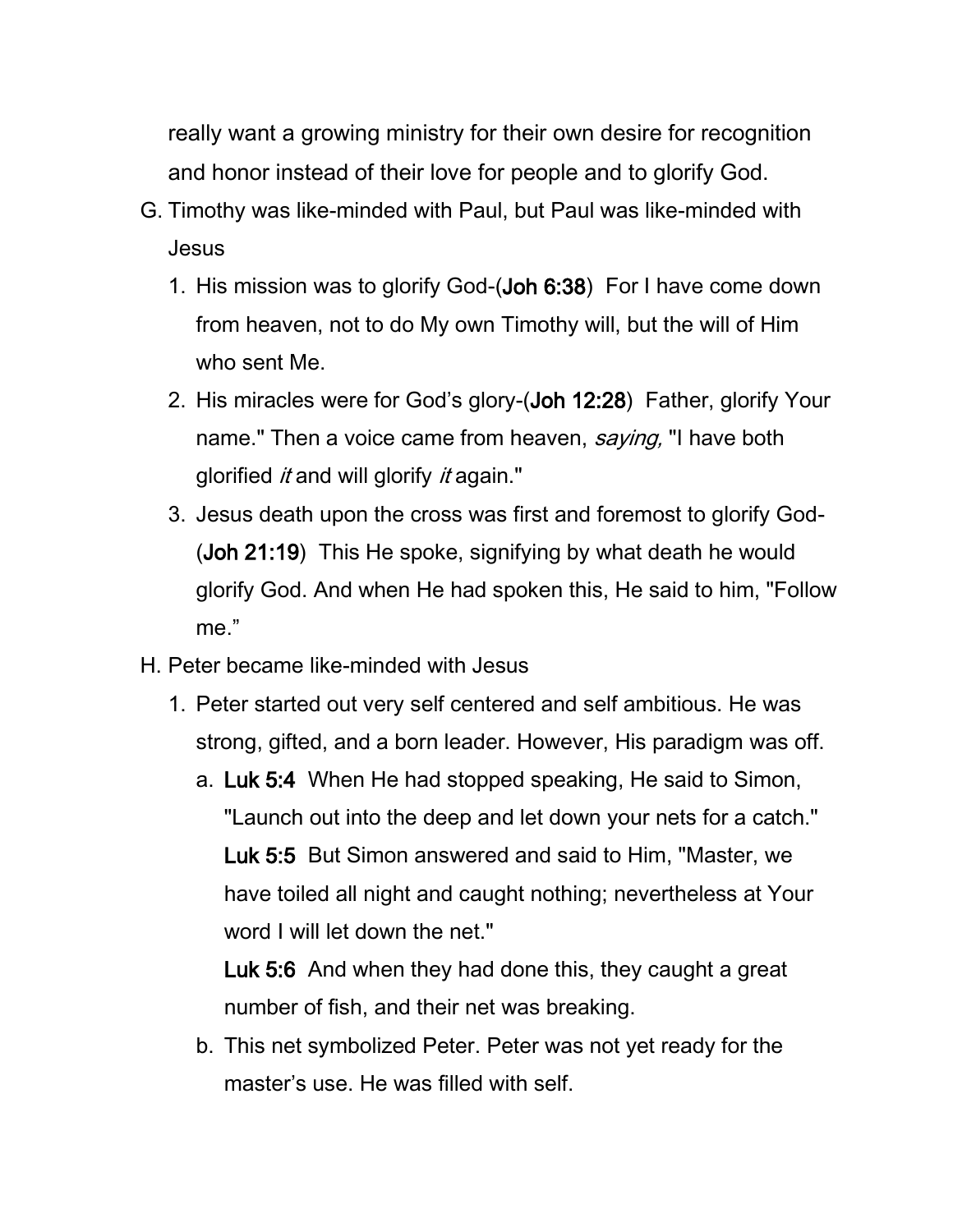- c. Peter at the last supper boasted in his loyalty above all others. However, the rock was broken before a young girl the night Jesus was betrayed.
- d. (Joh 21:11) Simon Peter went up and dragged the net to land, full of large fish, one hundred and fifty-three; and although there were so many, the net was not broken.
- e. Again the net symbolized Peter. Peter was broken of living for self and now was ready to live for God's glory. His net did not break. He now was ready for the Master's use!
- f. Peter taught this principle in his ministry- 1Pe 4:1 Therefore, since Christ suffered in the flesh, arm yourselves also with the same resolve--because the One who suffered in the flesh has finished with sin--

1Pe 4:2 in order to live the remaining time in the flesh, no longer for human desires, but for God's will.

g. Peter ended up dying on an upside down cross for the glory of God.

# V. Turning it around!

# A. How do we turn around a self centered life to a God honoring life?

- 1. We need to examine and evaluate what our center and paradigm in what we are doing what we are doing. Ask the Spirit of God to aid in this. If it is off then confess it.
- 2. Repent and change your paradigm focus! Turn about face!
	- a. Repentance comes from the Greek word metanoia- to change the mind